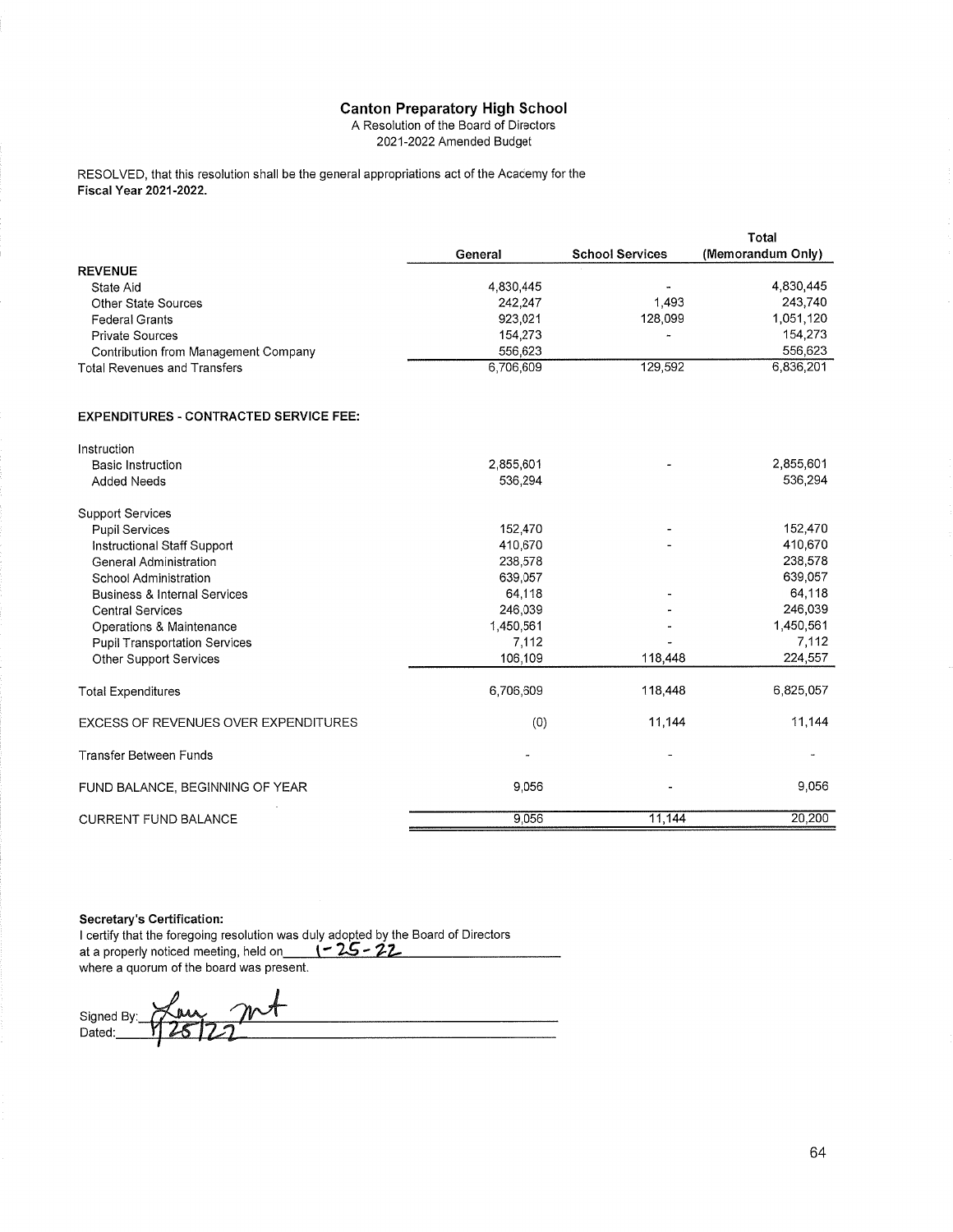2021-2022 Amended Budget Detail

|                                                                   | 2021-2022<br><b>Amended</b> |
|-------------------------------------------------------------------|-----------------------------|
| <b>General Fund</b>                                               |                             |
| <b>REVENUE</b>                                                    |                             |
| State Aid                                                         | 4,830,445                   |
| Revenue from State Sources                                        | 242,247                     |
| Restricted-Federal 'Pass thru' Grants - Title I                   | 87,065                      |
| Restricted-Federal 'Pass thru' Grants - Title II                  | 11,880                      |
| Restricted-Federal 'Pass thru' Grants - Title IV                  | 13,185                      |
| Restricted-Federal 'Pass thru' Grants - IDEA                      | 82,330                      |
| Restricted-Federal 'Pass thru' Grants - CRF                       | 65,855                      |
| Restricted-Federal 'Pass thru' Grants - ESSER                     | 662,706                     |
| <b>Revenue from Private Sources</b>                               | 41,309                      |
| Revenue from Pupil Activities                                     | 112,964                     |
| <b>Contribution from Management Company</b>                       | 556,623                     |
| <b>Total Revenue &amp; Other Transactions</b>                     | 6,706,609                   |
| <b>EXPENDITURES</b>                                               |                             |
| <b>Basic Instruction</b>                                          |                             |
| Salaries, Taxes, & Benefits                                       | 2,305,542                   |
| Local Meetings                                                    | 12,498                      |
| Printing and Binding                                              | 17,462                      |
| <b>Teaching Supplies</b>                                          | 130,141                     |
| <b>Textbooks</b>                                                  | 25,980                      |
| Software & Equipment                                              | 3,000                       |
| <b>Equipment Lease</b>                                            | 73,315                      |
| Dues/Memberships                                                  | 4,000                       |
| Field trips<br><b>Contracted Services</b>                         | 2,298                       |
|                                                                   | 242,932<br>1,287            |
| <b>Employment Expenses</b><br>Finger Printing & Background Checks | 2,146                       |
| <b>Board Funds</b>                                                | 35,000                      |
| <b>Total - Basic Instruction</b>                                  | 2,855,601                   |
|                                                                   |                             |
| <b>Added Needs</b>                                                |                             |
| <b>Compensatory Education</b>                                     |                             |
| Salaries, Taxes, & Benefits                                       | 184,223                     |
| <b>Subtotal - Compensatory Education</b>                          | 184,223                     |
| <b>Special Education</b>                                          |                             |
| Salaries, Taxes, & Benefits                                       | 308,608                     |
| <b>Instructional Services</b>                                     | 2,000                       |
| Local Meetings                                                    | 375                         |
| <b>Workshops and Conferences</b>                                  | 1,116                       |
| <b>Teaching Supplies</b>                                          | 2,100                       |
| <b>Indirect Costs</b><br><b>Subtotal - Special Education</b>      | 37,872<br>352,071           |
|                                                                   |                             |
| <b>Total - Added Needs</b>                                        | 536,294                     |
| <b>Pupil Services</b>                                             |                             |
| <b>Occupational Therapist Services</b>                            | 11,247                      |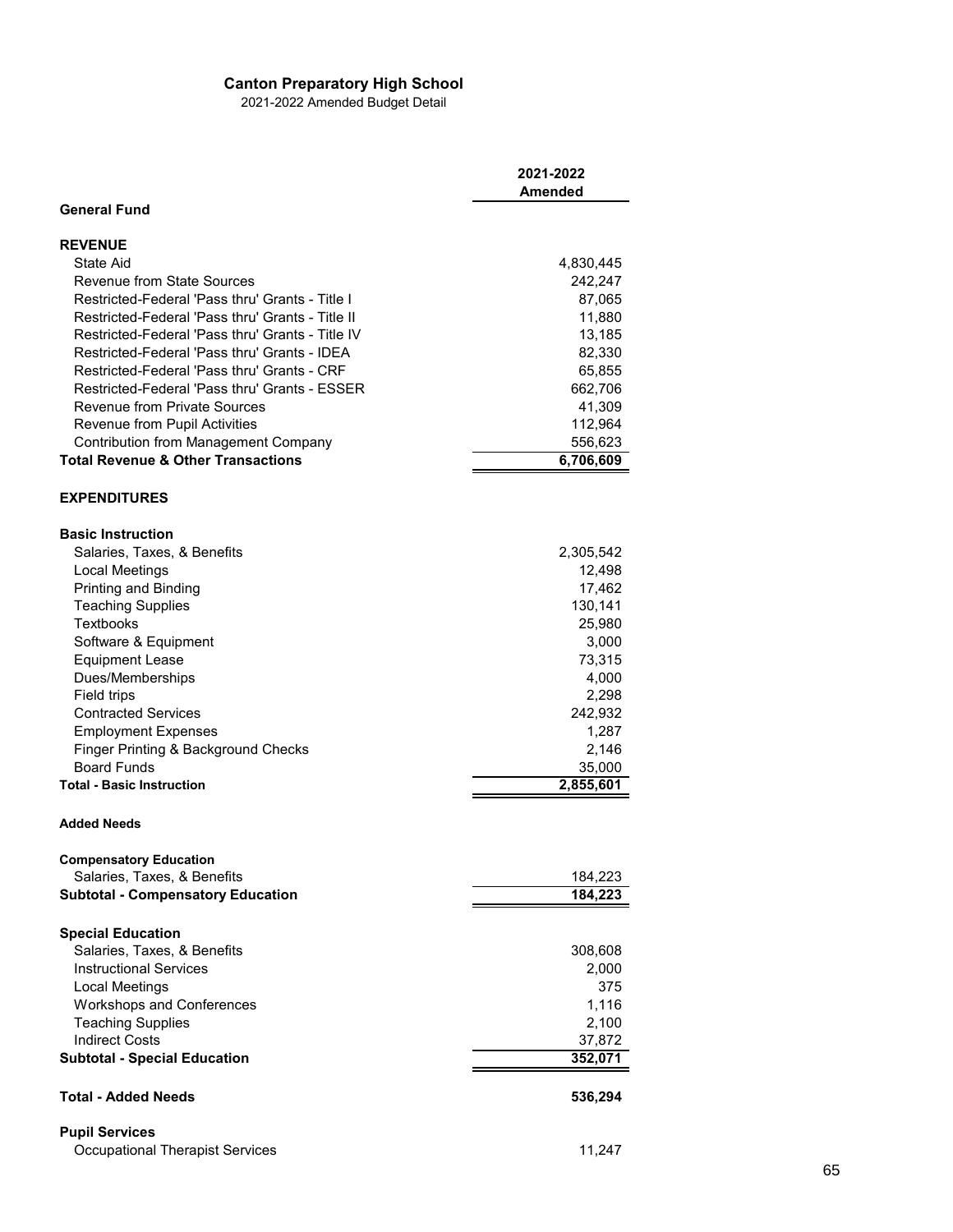| <b>Psychological Services</b>                               | 34,121             |
|-------------------------------------------------------------|--------------------|
| Speech Pathology                                            | 56,235             |
| Social Work Services                                        | 50,867             |
| <b>Total - Pupil Services</b>                               | 152,470            |
|                                                             |                    |
| <b>Instructional Staff Support</b>                          |                    |
| Salaries, Taxes, & Benefits                                 | 195,266            |
| <b>Workshops and Conferences</b>                            | 6,265              |
| Improvement of Instruction                                  | 95,327             |
| <b>Professional Development</b>                             | 19,671             |
| Technology                                                  | 63,165             |
| <b>Special Education</b>                                    | 30,976             |
| <b>Total - Instructional Staff Support</b>                  | 410,670            |
| <b>General Administration</b>                               |                    |
|                                                             |                    |
| <b>Board of Education</b>                                   |                    |
| <b>Board of Education Administration</b>                    | 34,029             |
| Legal Fees                                                  | 2,000              |
| Audit                                                       | 5,953              |
| Travel & Expense Staff                                      | 250                |
| Insurance                                                   | 10,300             |
| <b>Subtotal - Board of Education</b>                        | 52,532             |
| <b>Executive Administration</b>                             |                    |
|                                                             |                    |
| <b>Executive Administration</b>                             | 41,567             |
| Oversight Fee<br><b>Subtotal - Executive Administration</b> | 144,479<br>186,046 |
|                                                             |                    |
| <b>Total - General Administration</b>                       | 238,578            |
| <b>School Administration</b>                                |                    |
| <b>Office of the Principal</b>                              |                    |
| Salaries, Taxes, & Benefits                                 | 222,320            |
| Local Meetings                                              | 6,150              |
| <b>Workshops and Conferences</b>                            | 7,009              |
| Mailing                                                     | 3,308              |
| Printing & Binding                                          | 1,609              |
| <b>Office Supplies</b>                                      | 3,676              |
| Dues/Memberships                                            | 3,500              |
|                                                             |                    |
| Advertising                                                 | 173,498            |
| <b>Contracted Services</b>                                  | 2,100              |
| <b>Employment Services</b>                                  | 75                 |
| <b>Bank Charges</b>                                         | 850                |
| <b>Indirect Costs</b>                                       | 11,624             |
| Subtotal - Office of the Principal                          | 435,719            |
| <b>Other School Administration</b>                          |                    |
| Admissions & Other Administrative Support                   |                    |
|                                                             |                    |
|                                                             | 116,397            |
| Salaries, Taxes, & Benefits                                 | 79,256             |
| Local Meetings                                              | 500                |
| <b>Workshops and Conferences</b>                            | 185                |
| Mailing                                                     | 5,000              |
| Printing & Binding                                          | 2,000              |
| <b>Subtotal - Other School Administration</b>               | 203,338            |
| <b>Total - School Administration</b>                        | 639,057            |
| <b>Business &amp; Internal Services</b>                     |                    |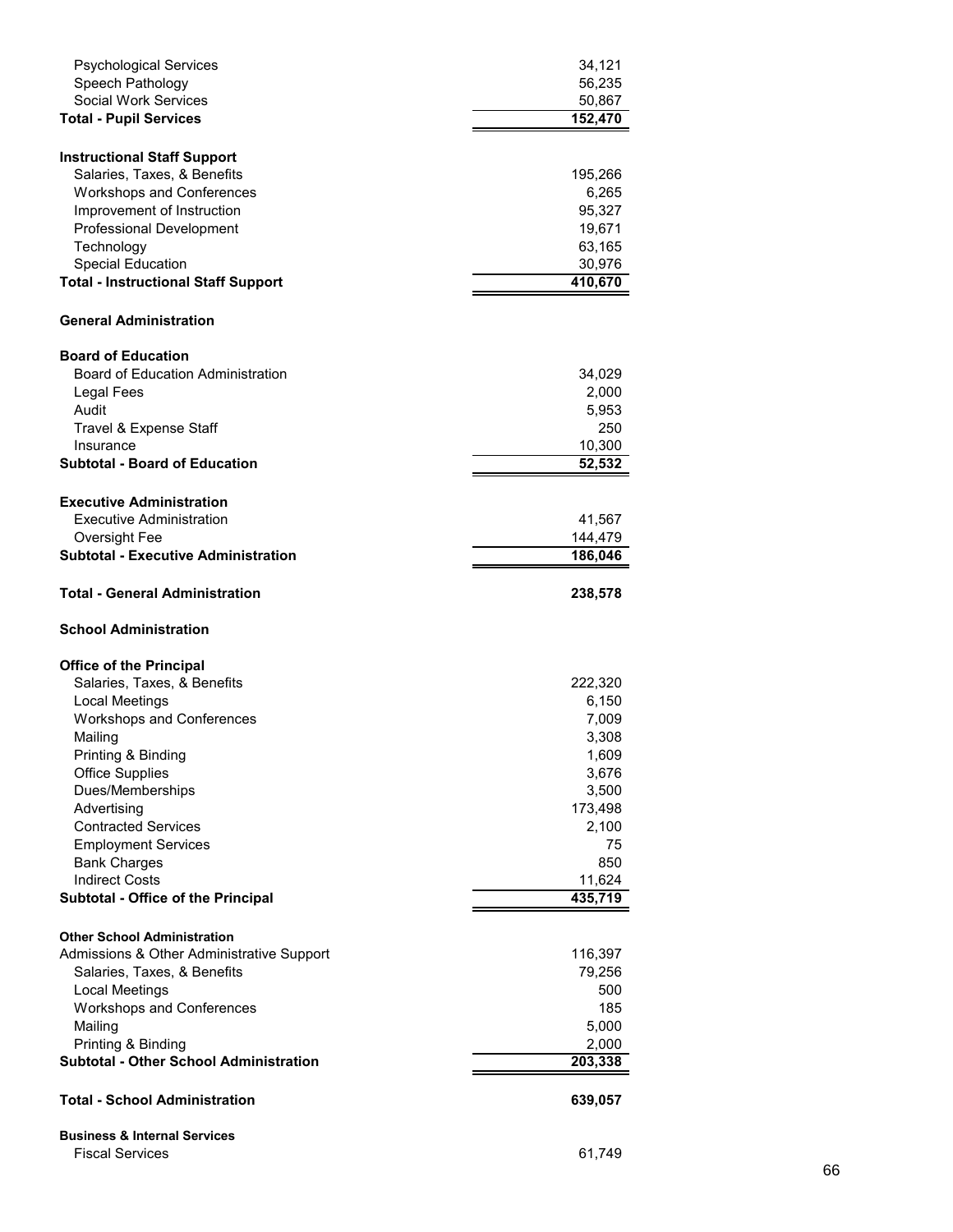| Internal Distribution Services<br><b>Total - Business &amp; Internal Services</b>       | 2,369<br>64,118   |
|-----------------------------------------------------------------------------------------|-------------------|
|                                                                                         |                   |
| <b>Central Services</b><br><b>Information Services</b>                                  |                   |
| Staff/Personnel Services                                                                | 54,055            |
| <b>Data Processing Services</b>                                                         | 89,035            |
| <b>Other Central Services</b>                                                           | 68,662            |
| <b>Total - Central Services</b>                                                         | 34,287<br>246,039 |
|                                                                                         |                   |
| <b>Operations &amp; Maintenance</b>                                                     |                   |
| <b>Internal Building Services</b>                                                       | 13,947            |
| Other Purchased Service (Janitorial)                                                    | 750               |
| Telephone                                                                               | 11,801            |
| Heat                                                                                    | 8,625             |
| Electric                                                                                | 48,700            |
| Sewer                                                                                   | 11,550            |
| Waste & Trash Disposal                                                                  | 2,525             |
| <b>Building Maintenance &amp; Repair</b>                                                | 132,400           |
| Equipment Maintenance & Repair                                                          | 1,502             |
| Lease of Building                                                                       | 975,000           |
| Lease of Equipment                                                                      | 9,326             |
| Supplies                                                                                | 9,848             |
| <b>Equipment Purchases</b>                                                              | 101,574           |
| Liability Insurance                                                                     | 3,546             |
| Miscellaneous                                                                           | 2,100             |
| <b>Property Taxes</b>                                                                   | 97,824            |
| Property Insurance                                                                      | 12,400            |
| Safety & Security                                                                       | 7,143             |
| <b>Total - Operations &amp; Maintenance</b>                                             | 1,450,561         |
| <b>Pupil Transportation Services</b>                                                    |                   |
| <b>Contracted Transportation</b>                                                        | 7,112             |
| <b>Total - Pupil Transportation Services</b>                                            | 7,112             |
|                                                                                         |                   |
| <b>Other Support Services</b>                                                           |                   |
| <b>Pupil Activities</b>                                                                 |                   |
| Salaries, Taxes, & Benefits                                                             | 21,989            |
| <b>Contracted Services</b>                                                              |                   |
| Supplies                                                                                | 84,120            |
| <b>Total - Pupil Activities</b>                                                         | 106,109           |
| Outgoing Transfer to School Service Fund                                                |                   |
| Total Expenditures & Other Transactions                                                 | 6,706,609         |
|                                                                                         |                   |
| <b>Revenues and Other Financing Sources Over</b><br>(Under) Expenditures and Other Uses | (0)               |
| Beginning Fund Balance (7/1)                                                            | 9,056             |
| <b>Ending Fund Balance</b>                                                              | 9,056             |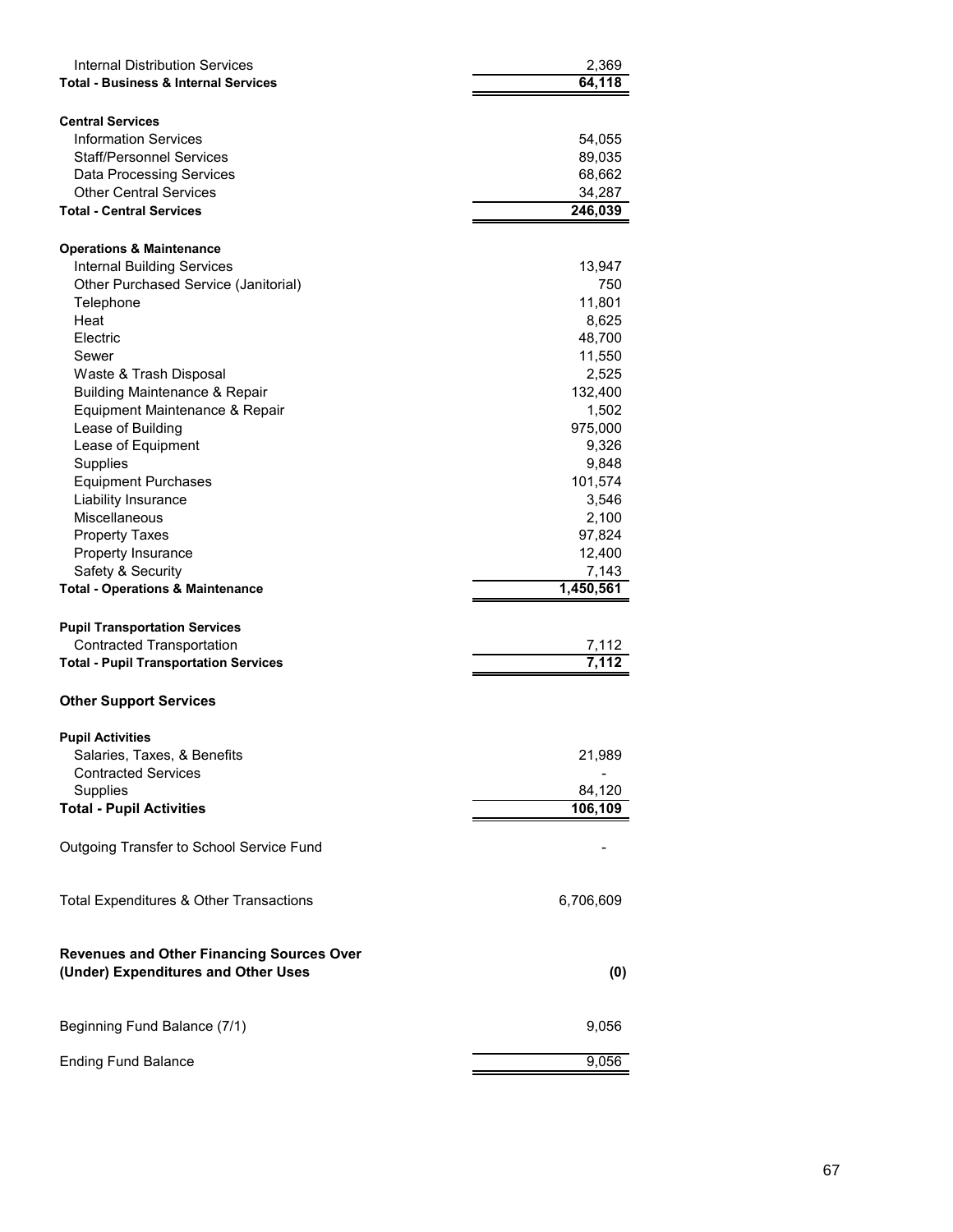| <b>School Service Fund</b>                                                                                                                                     |                             |
|----------------------------------------------------------------------------------------------------------------------------------------------------------------|-----------------------------|
| Department of Agriculture                                                                                                                                      | 121,555                     |
| Department of Agriculture - Breakfast                                                                                                                          | 3,851                       |
| Department of Agriculture - Fruit/Veg                                                                                                                          |                             |
| Commodities                                                                                                                                                    | 2,693                       |
| <b>Other USDA Grants</b>                                                                                                                                       |                             |
| <b>Total Food Service Revenue</b>                                                                                                                              | 129,592                     |
| Transfer In from General Fund                                                                                                                                  |                             |
| <b>Total Revenue and Incoming Transfers</b>                                                                                                                    | 129,592                     |
| <b>EXPENDITURES</b><br><b>Food Services</b><br>Supplies, Materials including Commodities expense<br>Salaries & Wages<br><b>Total Food Service Expenditures</b> | 115,735<br>2,713<br>118,448 |
| <b>Revenues and Other Financing Sources Over</b><br>(Under) Expenditures and Other Uses                                                                        | 11,144                      |
| Beginning Fund Balance (7/1)                                                                                                                                   |                             |
| <b>Ending Food Service Fund Balance</b>                                                                                                                        | 11.144                      |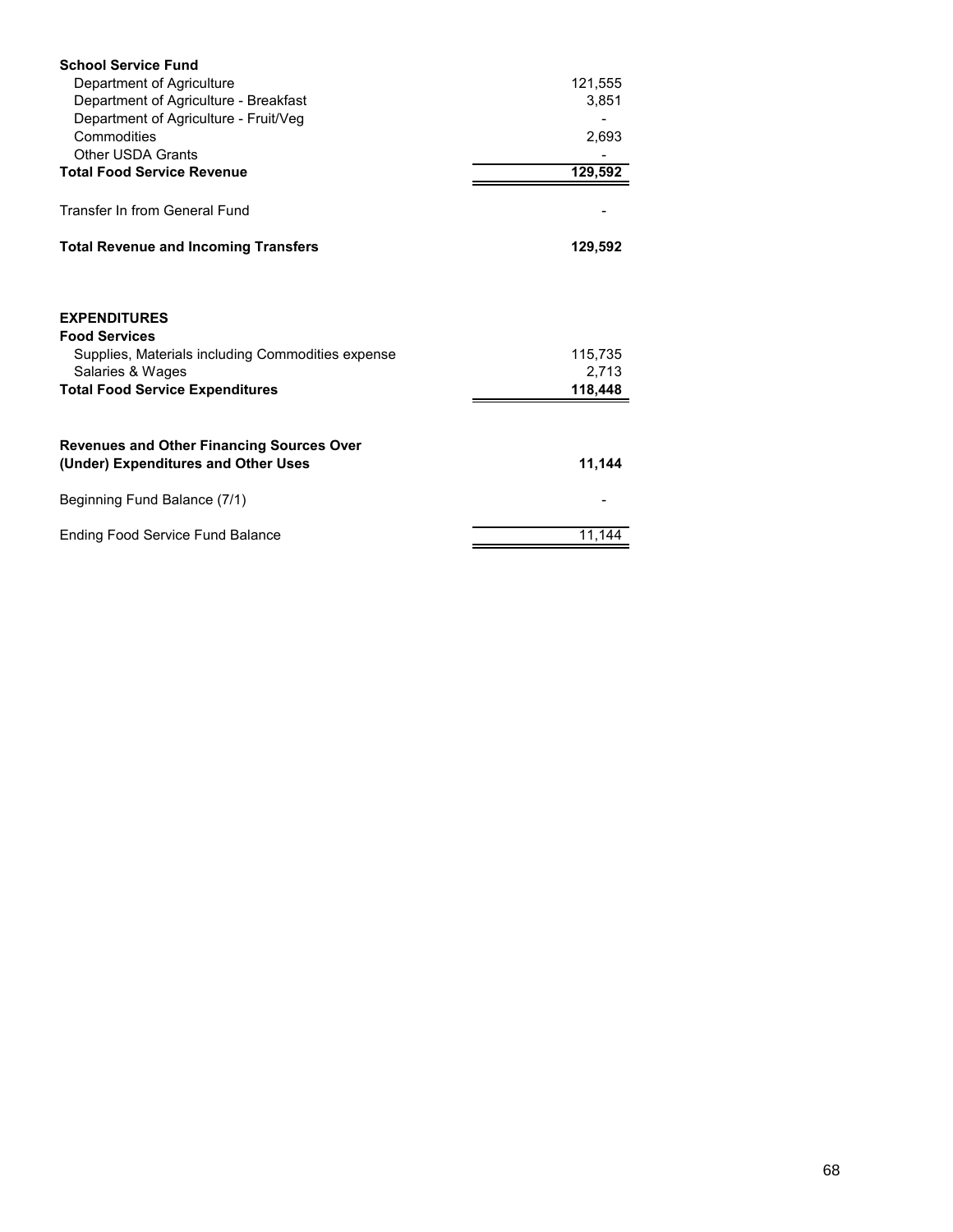2021-22 Initial Budget Comparison to 2021-22 Amended Budget

|                                               | 2021-22<br><b>Initial Budget</b> | 2021-22<br><b>Amended Budget</b> |           |
|-----------------------------------------------|----------------------------------|----------------------------------|-----------|
| <b>REVENUE</b>                                | Proposal                         | Proposal                         | Change    |
| <b>State Aid</b>                              | 4,524,253                        | 4,830,445                        | 306,192   |
| <b>Other State Sources</b>                    | 169,691                          | 243,740                          | 74,049    |
| <b>Local Sources</b>                          | $\overline{a}$                   | Ĭ.                               | -         |
| <b>Federal Grants</b>                         | 966,201                          | 1,051,120                        | 84,919    |
| <b>Private Sources</b>                        | 159,737                          | 154,273                          | (5, 464)  |
| <b>Contribution from Management Company</b>   | 80,464                           | 556,623                          | 476,159   |
| <b>Total Revenues and Transfers</b>           | 5,900,346                        | 6,836,201                        | 935,855   |
| <b>EXPENDITURES - CONTRACTED SERVICE FEE:</b> |                                  |                                  |           |
| Instruction                                   |                                  |                                  |           |
| <b>Basic Instruction</b>                      | 2,329,441                        | 2,855,601                        | 526,160   |
| <b>Added Needs</b>                            | 316,201                          | 536,294                          | 220,093   |
| <b>Support Services</b>                       |                                  |                                  |           |
| <b>Pupil Services</b>                         | 136,737                          | 152,470                          | 15,733    |
| Instructional Staff Support                   | 239,495                          | 410,670                          | 171,175   |
| <b>General Administration</b>                 | 226,447                          | 238,578                          | 12,131    |
| School Administration                         | 610,351                          | 639,057                          | 28,706    |
| <b>Business &amp; Internal Services</b>       | 68,517                           | 64,118                           | (4,399)   |
| <b>Central Services</b>                       | 247,843                          | 246,039                          | (1,804)   |
| Operations & Maintenance                      | 1,530,017                        | 1,450,561                        | (79, 456) |
| <b>Pupil Transportation Services</b>          | 500                              | 7,112                            | 6,612     |
| <b>Other Support Services</b>                 | 194,797                          | 224,557                          | 29,760    |
| <b>Total Expenditures</b>                     | 5,900,346                        | 6,825,057                        | 924,711   |
| <b>EXCESS OF REVENUES OVER EXPENDITURES</b>   | (0)                              | 11,144                           | 11,144    |
| <b>Transfer Between Funds</b>                 |                                  |                                  |           |
| FUND BALANCE, BEGINNING OF YEAR               | 5,506                            | 9,056                            | 3,551     |
| <b>CURRENT FUND BALANCE</b>                   | 5,505                            | 20,200                           | 14,694    |